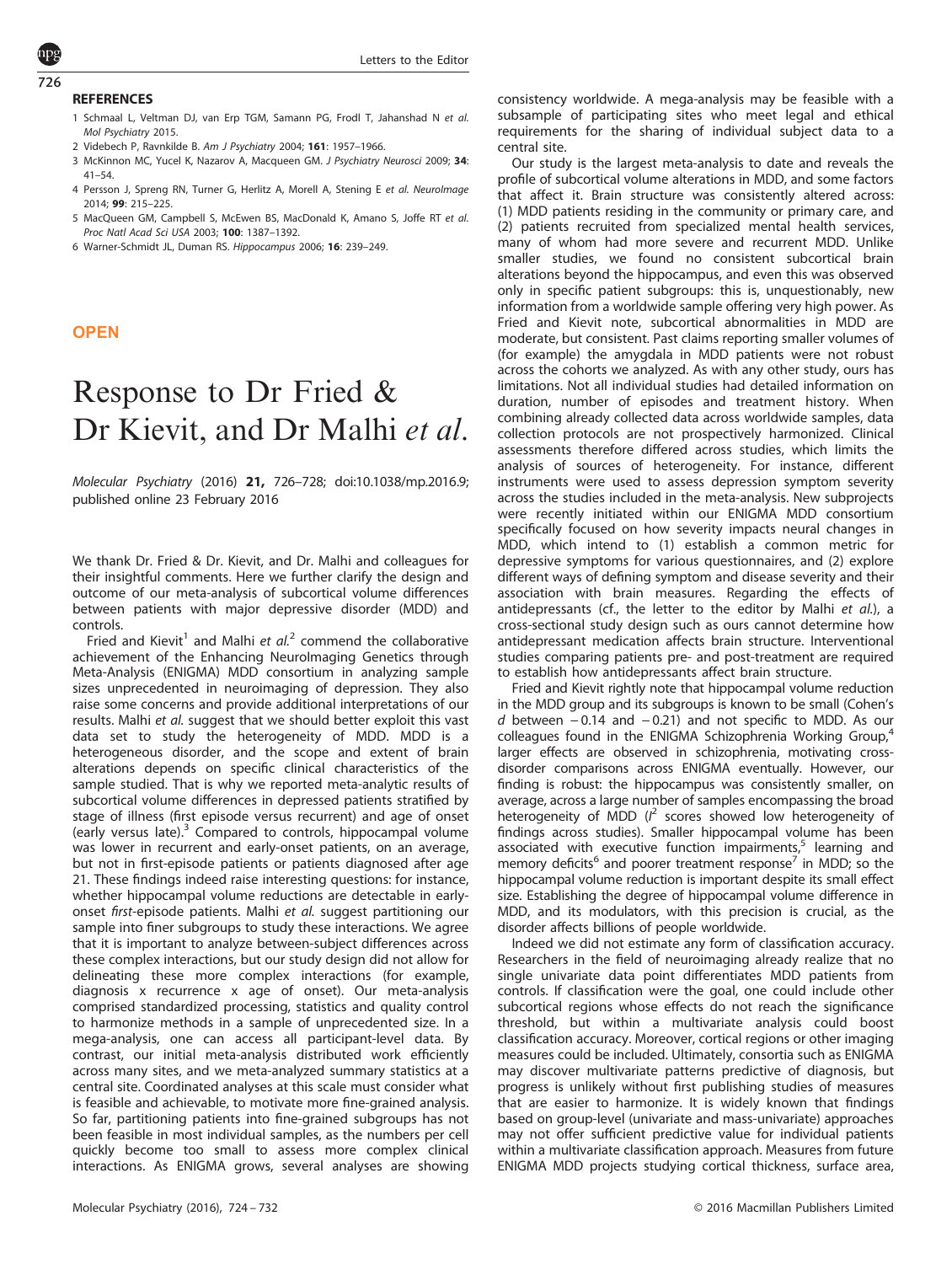shape, hippocampal subfields, diffusion tensor imaging or functional measures may help multivariate prediction methods, eventually.<sup>8</sup> Moreover, the harmonization of processing, statistics and quality control protocols across ENIGMA disease working groups will eventually allow classification across different psychiatric disorders.<sup>9</sup>

Fried and Kievit discuss some alternative mechanisms that may drive hippocampal volume reduction in MDD. In our original paper, we did not claim 'that depression causes structural changes' (cf. letter to the editor by Fried and Kievit). In fact, not only patients with recurrent episodes, but also the group with early age of onset (consisting of almost 50% of first-episode patients) showed smaller hippocampal volumes; so structural changes are not merely a consequence of depression. We speculated that hippocampal volume reductions may be promoted by a chronic hyperactivity of the hypothalamic − pituitary− adrenal axis via remodelling and downregulation of growth factors including brain-derived neurotrophic factor, associated with (chronic) stress.<sup>10</sup> Stressors include multiple episodes of depression, early-life stress and a family history<br>of depression, which are all linked to early-onset depression,<sup>11–13</sup> higher risk for recurrent depression,<sup>14–16</sup> an overactive hypothalamic − pituitary − adrenal axis17,18 and smaller hippocampal volume.19 As we stated in our article, smaller hippocampal volume may even be a risk factor for depression: 'morphological hippocampal alterations may represent risk markers for depression, recurrence and chronicity' and 'Clearly, there is a continued need for longitudinal studies tracking hippocampal volume changes over the disease course, to further elucidate whether hippocampal abnormalities result from prolonged duration of chronic stress (i.e. 'scarring'), represent a vulnerability factor for MDD, or both', which agrees with Fried and Kievit.

## CONSORTIUM MEMBERS

The members of the ENIGMA-Major Depressive Disorder Working Group consortium are listed at http://enigma.ini.usc.edu/ongoing/ enigma-mdd-working-group/.

### CONFLICT OF INTEREST

The authors declare no conflict of interest.

### ACKNOWLEDGMENTS

The ENIGMA-Major Depressive Disorder working group gratefully acknowledges support from the NIH Big Data to Knowledge (BD2K) award (U54 EB020403 to Paul Thompson).

- L Schmaal<sup>1</sup>, DJ Veltman<sup>1</sup>, TGM van Erp<sup>2</sup>, PG Sämann<sup>3</sup>, T Frodl<sup>4,5</sup>, N Jahanshad<sup>6</sup>, E Loehrer<sup>7</sup>, MW Vernooij<sup>8,9</sup>, WJ Niessen<sup>9,10,11</sup>, MA Ikram<sup>8,9,12</sup>, K Wittfeld<sup>13</sup>, HJ Grabe<sup>13,14,15</sup>, A Block<sup>14</sup>, K Hegenscheid<sup>16</sup>, D Hoehn<sup>3</sup>, M Czisch<sup>3</sup>, J Lagopoulos<sup>17</sup>, SN Hatton<sup>17</sup>, IB Hickie<sup>17</sup>, R Goya-Maldonado<sup>18</sup>, B Krämer<sup>18</sup>, O Gruber<sup>19</sup>, B Couvy-Duchesne<sup>20,21,22</sup>, ME Rentería<sup>23</sup>, LT Strike<sup>20</sup>, MJ Wright<sup>20,21</sup>, GI de Zubicaray<sup>24</sup>, KL McMahon<sup>21</sup>, SE Medland<sup>25</sup>, NA Gillespie<sup>26</sup>, GB Hall<sup>27,28</sup>, LS van Velzen<sup>1</sup>, M-J van Tol<sup>29</sup>, NJ van der Wee<sup>30,31</sup>, IM Veer<sup>32</sup>, H Walter<sup>32</sup>, E Schramm<sup>33,34</sup>, C Normann<sup>33</sup>, D Schoepf<sup>35</sup>, C Konrad<sup>36,37</sup>, B Zurowski<sup>38</sup>, AM McIntosh<sup>39,40</sup>, HC Whalley<sup>39</sup>, JE Sussmann<sup>39</sup>, BR Godlewska<sup>41</sup>, FH Fischer<sup>42,43</sup>, BWJH Penninx<sup>1</sup>, PM Thompson<sup>6</sup>, DP Hibar<sup>6</sup>; for the ENIGMA-Major
- Depressive Disorder Working Group<br>Department of Psychiatry and Neuroscience Campus Amsterdam, VU University Medical Center, Amsterdam, The Netherlands; <sup>2</sup>  $2$ Department of Psychiatry and Human Behavior, University of

,California, Irvine, CA, USA<br>Max Planck Institute of Psychiatry, Neuroimaging Research Group<sup>3</sup> Munich, Germany; <sup>4</sup>Department of Psychiatry and Psychotherapy, Otto von Guericke University of Magdeburg, Magdeburg, Germany; <sup>5</sup> Department of Psychiatry, Trinity College, University of Dublin,

Dublin, Ireland; <sup>6</sup> Imaging Genetics Center, Department of Neurology, Keck School of

Medicine, University of Southern California, Marina del Rey, CA, USA; 7 Department of Environmental Health, Harvard T.H. Chan School of Public Health, Boston, MS, USA;<br><sup>8</sup>Department of Epidemiology, Erasmus MC University Medicai

Center, Rotterdam, The Netherlands;<br><sup>9</sup>Department of Radiology, Erasmus MC University Medical Center,

Rotterdam, The Netherlands;<br><sup>10</sup>Department of Medical Informatics, Erasmus MC University Medical

Center, Rotterdam, The Netherlands;<br><sup>11</sup>Faculty of Applied Sciences, Delft University of Technology, Delft,<br>The Netherlands

 $12$ Department of Neurology, Erasmus MC University Medical Center, Rotterdam, The Netherlands;<br><sup>13</sup>German Center for Neurodegenerative Diseases (DZNE), Rostock/

Greifswald, Germany;<br><sup>14</sup>Department of Psychiatry and Psychotherapy, University Medicine<br>Greifswald, Greifswald, Germany;

<sup>15</sup>Helios Hospital Stralsund, Stralsund, Germany;<sup>16</sup><br><sup>16</sup>Institute of Diagnostic Radiology and Neuroradiology, University<br>Medicine Greifswald, Greifswald, Germany;

<sup>17</sup>Clinical Research Unit, Brain and Mind Centre, University of Sydney,<br>Camperdown, NSW, Australia,

 $18$ Center for Translational Research in Systems Neuroscience and Psychiatry, Department of Psychiatry and Psychotherapy, University Medical Center (UMG), Gerog-August-University,

Goettingen, Germany;<br><sup>19</sup>Section for Experimental Psychopathology and Neuroimaging, Department of General Psychiatry, Heidelberg University Hospital,

 $^{20}$ Queensland Brain Institute, The University of Queensland, Brisbane,

QLD, Australia;<br><sup>21</sup>Center for Advanced Imaging, The University of Queensland,<br>Brisbane, QLD, Australia;

<sup>22</sup>Queensland Institute of Medical Research Berghofer, Brisbane, QLD,

Australia;<br><sup>23</sup>Department of Genetic Epidemiology, Queensland Institute of

Medical Research Berghofer, Brisbane, QLD, Australia; 24Faculty of Health, The Institute of Health and Biomedical

Innovation, Queensland University of Technology (QUT), Brisbane,

QLD, Australia;<br><sup>25</sup>Department of Quantitative Genetics, Queensland Institute of

Medical Research Berghofer, Brisbane, QLD, Australia;<br><sup>26</sup>Virginia Institute for Psychiatric and Behavioral Genetics, Virginia<br>Commonwealth University, Richmond, VA, USA;

<sup>27</sup>Department of Psychology, Neuroscience and Behaviour, McMaster

University, Hamilton, ON, Canada;<br><sup>28</sup>Imaging Research Centre, St. Joseph's Healthcare Hamilton,

Hamilton, ON, Canada; 29University of Groningen, University Medical Center Groningen, Department of Neuroscience, Neuroimaging Center, Groningen,

The Netherlands;<br><sup>30</sup>Department of Psychiatry, Leiden University Medical Center, Leiden

University, Leiden, The Netherlands; 31<br>Leiden Institute for Brain and Cognition, Leiden, The Netherlands;<br><sup>32</sup>Division of Mind and Brain Research, Department of Psychiatry and Psychotherapy, Charité Universitätsmedizin Berlin, Berlin, Germany; <sup>33</sup>Department of Psychiatry and Psychotherapy, University Medical

Center Freiburg, Freiburg, Germany;<sup>34</sup>Psychiatric University Clinic, Basel, Switzerland;<br><sup>35</sup>Department of Psychiatry, University of Bonn, Bonn, Germany;<sup>36</sup>Department of Psychiatry and Psychotherapy, Agaplesion Diakoniklinikum, Rotenburg, Germany;